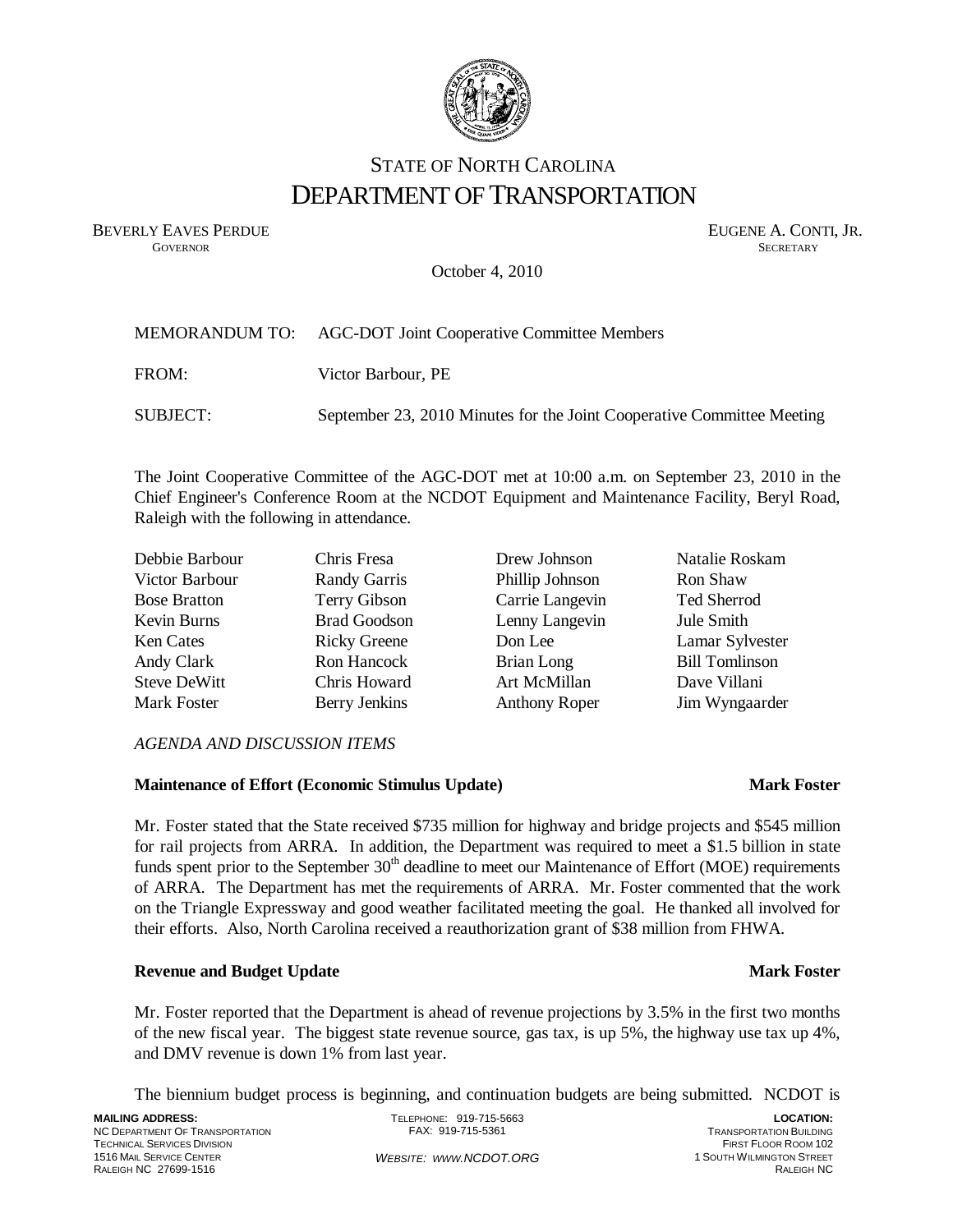working to free up 10% or more resources. Cost saving ideas and input on the budget are welcome.

### **Legislative and Congressional Update Accession Accession Accession Accession Accession Accession Accession Accession Accession Accession Accession Accession Accession Accession Accession Accession Accession Accession Acce**

The President held a press conference to announce over \$50 billion in new stimulus funding last week. Mr. Foster commented that no details are available, and bill success seems low.

Mr. Foster reported that financing is underway for the Monroe Turnpike. State appropriation bonds and gap bonds will be released in October. The main source of funding is Buy American bonds because a federal subsidy reimburses 35% of the interest paid to the State. The Buy American bond subsidy ends this December.

Monroe, Mid-Currituck Bridge and Garden Parkway did not make the list for a Transportation Infrastructure Finance and Innovation Act (TIFIA) loan. Efforts are underway to identify why these programs did not make the cut and if the Department is precluded from reapplying next year. The TIFIA loans were expected to fill one third of the needed financing. Other financing options are available to continue the projects.

Mr. Gibson commented that the learning opportunities created by the Maintenance of Effort requirements allowed the Department to improve efficiency in the delivery of project dollars. The general fund deficit is expected to be \$3.2 billion. The Department is seeking savings suggestions and will continue efficiency improvement efforts.

### **Letting Projections**

Mr. Barbour reviewed the total spending budget of the 10 year work program including funding from GARVEE, TIP, ARRA, Mobility Funds, and Turnpike sources:

> **Fiscal Year Budget** 2011 | \$2.55 billion 2012 | \$2.1 billion 2013 **\$1.3 billion** 2014 \$1.5 billion 2015 | \$1.1 billion 2016 \$1.9 billion 2017 | \$1.25 billion 2018 \$1.2 billion 2019 | \$990 million 2020 \$1.3 billion

| These numbers do not include resurfacing which adds \$250-300 million per year. The last ARRA         |  |
|-------------------------------------------------------------------------------------------------------|--|
| project is an Onslow County project being let in October. Mr. Barbour reviewed projects from the      |  |
| 12 month letting list. He noted that the design build process on the recent projects in Charlotte was |  |
| successful with cost savings and the bidding environment at this time resulting in a savings of       |  |
| \$75 million.                                                                                         |  |

### **EPA Effluent Guidelines Status Ted Sherrod Ted Sherrod Ted Sherrod**

Mr. Sherrod reported on the delay in federal implementation of the EPA effluent guidelines as the EPA reviews discharge restrictions due to industry concerns. The State has enacted most of the guidelines proposed by the EPA through the Division of Water Quality. The exception is the seeding and

| <b>Victor Barbour</b> |
|-----------------------|
|                       |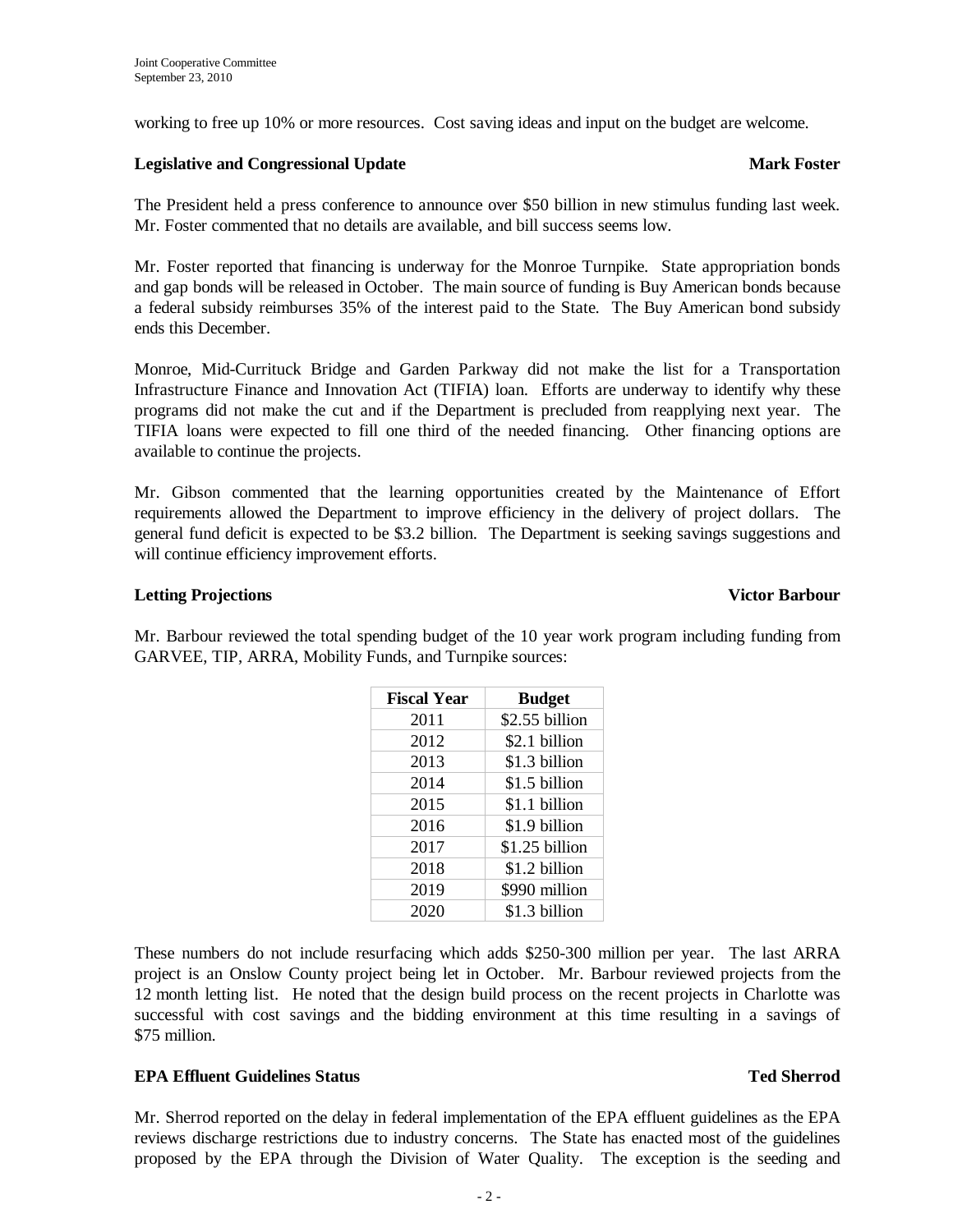mulching requirement regulated by State law. In the next legislative session, a bill is expected to move the State from a 21 day seeding requirement to the EPA's proposed 14 day requirement. Working groups are meeting to craft state legislation and monitor federal environmental initiatives.

### **Pavement Marking Material Shortages The Construction Constraint Ron Hancock/Berry Jenkins**

Mr. Jenkins invited industry representatives to provide an update on the material shortages in the pavement marking industry based on the discussion from this committee's last meeting. Mr. Villani, Regional Sales Manager for Ennis Traffic Safety Solutions, began with a brief synopsis of the shortages which began in May of this year. The first item in short supply was titanium dioxide, the white pigment used throughout a variety of industries. Secondly, one of the largest latex monomer suppliers went into force majeure. Polyurea, the raw material in epoxy, was the third shortage. Finally, the thermoplastic resin continues to be in limited supply. Reduced tree sap production and competition from higher margin applications has limited resin availability.

Mr. Villani stated that the Ennis plant operations are reduced from two shifts to one due to supply shortages. He expressed concern about winterizing projects with an uncertain outlook for next year's resin production.

Mr. Fresa, Clark Pavement Marking, reported that he has been meeting regularly with Department personnel and prime contractors to keep them informed of the shortages and work through the Maintenance of Effort priorities. He reported that Clark Pavement Marking has been able to maintain contract completion dates. Without an improved forecast for resin supply, he stated that further requests for relief may follow. Mr. Fresa reported that his raw material prices have increased 40%.

Mr. Langevin, Traffic Markings Inc., commented that his company is currently behind on August completion dates and questioned how the Department will proceed to winterize projects without thermoplastic available. The cost of raw material is typically 40-50% of the cost of the pavement marking job. With sharp increases in raw material costs, some projects are expected to be "under water."

Ms. Langevin, A-1 Pavement Marking, commented that a Division requested to winterize with paint but did not commit to paying for paint. Ms. Langevin requested a consistent approach to handling the cost of winterizing without thermoplastic.

Mr. Clark, Clark Pavement Marking, expressed concern about the financial health of the pavement marking industry as a whole and reiterated that materials continue to be in short supply.

Mr. Hancock stated the Department memo waiving damages for incomplete pavement marking for otherwise completed projects from July  $1<sup>st</sup>$  through November  $1<sup>st</sup>$  has not changed. He anticipates the remaining projects with issues will be reviewed as needed. Pavement marking subcontractors who anticipate a critical supply issue are asked to write the prime contractor and copy the Resident Engineer and the Construction Unit. Mr. Hancock does not anticipate extending the thermoplastic application window for quality reasons. Projects will need to be winterized.

# **CAGC/NCDOT Joint Winter Conferences Berry Jenkins/Ron Hancock**

The focus of the winter conference is technical training. The AGC planning committee members are Mr. Larry Cagle of APAC-Atlantic Thompson-Arthur Divison, Mr. Bryan Long of Dane Construction, Mr. Jonathan Bivens of S. T. Wooten, Mr. Brian Webb of Blythe Construction, and Mr. Bill Copeland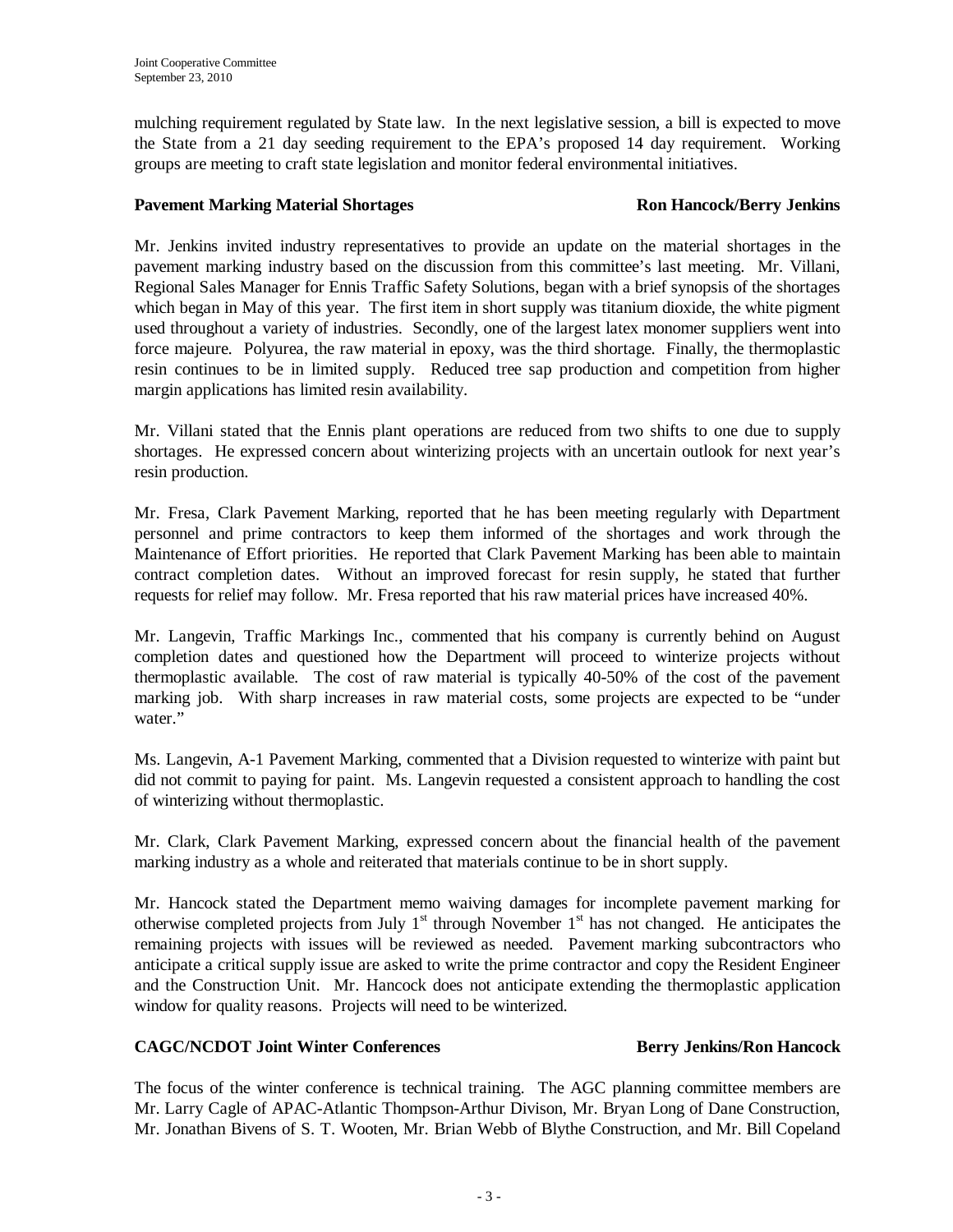of Rea Contracting. The planning committee is soliciting input for topics of discussion and a list of training needs. Planning meetings begin in November.

Mr. Hancock stated workshops are planned for Atlantic Beach Sheraton, Raleigh, and Asheville from mid-February to March. He is currently targeting a half-day followed by a full day, possibly beginning Wednesday after bid letting.

Mr. Barbour and Mr. Gibson requested that these training meetings be used to solve problems and reduce costs.

# **H. B. Rowe Court Decision Impact Contract Contract Contract Contract Contract Contract Contract Contract Contract Contract Contract Contract Contract Contract Contract Contract Contract Contract Contract Contract Contract**

The state program has been modified, but the federal program has not. Native American and Asian-Pacific groups are no longer part of the Minority Business Enterprise (MBE) program. Department will continue to monitor use of certified and decertified groups to identify future disparity. The Department will continue to work through issues like how to handle decertified subcontractors on projects awarded before the July 22, 2010 court decision.

Mr. Roper commented that the Department is open to discussion on improving the MBE program. He encouraged prime contractors to continue to use certified and recently decertified subcontractors to reduce disparities. Comments were centered on the truck tracking program discussed at the last meeting and the recent requirement to add strobe lights to dump trucks.

# **N. C. Turnpike Authority Update Steve DeWitt Steve DeWitt Steve DeWitt**

Mr. DeWitt reported there is a group working on alternate pavement design contracting options allowing concrete to compete with asphalt on major projects. Currently, the working committee is determining requirements for rideability tests and warranties. The Monroe project included bid alternatives of a 30 year option for asphalt, a 30 year option for concrete, and the opportunity to propose an alternative design. The Garden Parkway is expected to have alternative pavement design options. Mr. Jenkins noted that the media has been very positive about the turnpike project.

# **Design Build Committee Berry Jenkins Berry Jenkins**

The design build joint committee met routinely for months when the design build process was being developed. This group is being resurrected and soliciting input on topics for discussion to continue to improve the design build process.

# **Reporting on Federal Aid Projects** And Access 2012 **Victor Barbour Victor Barbour**

Reporting requirements for ARRA projects will begin to be required on federal aid projects beginning October 1<sup>st</sup>. All federal projects will require ARRA-type reporting with the exception of employment data. These reports will include contractor and first tier subcontractor information.

# **Next Meeting Date**

The next meeting is scheduled for November 18, 2010 at 10:00 a.m. in the Chief Engineer's Conference Room at the NCDOT Equipment and Maintenance Facility located at Beryl Road in Raleigh.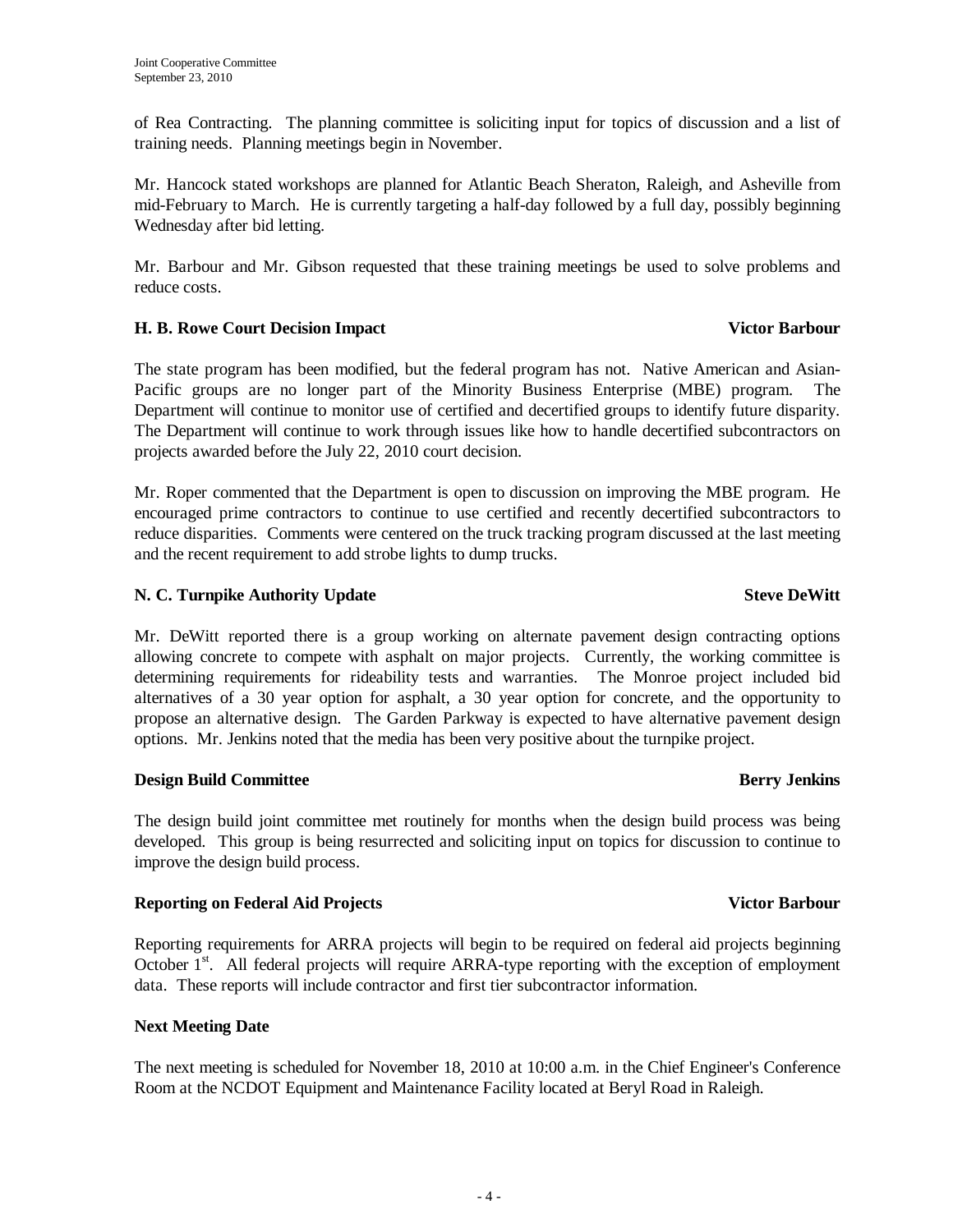Joint Cooperative Committee September 23, 2010



September 16, 2010

Dear Valued Customer,

We have now reach mid-September and feel it's appropriate to give you an update on the state of supply. In our last letter, dated July 23rd, we anticipated lead times for thermoplastic to return to normal levels by some point in September. Unfortunately, we have not made the progress we had hoped in the sourcing of key resins for thermoplastic production. Ennis made the commitment to supplement our needs with additional quantities of import resin. With the tightening federal restrictions of imports there have been significant delays in releasing these materials at our U.S. ports. Our domestic producers expected that additional allocations would become available as we came out of the heat of August. The domestic supply has not freed up as anticipated given the continued demand for these chemicals in other markets.

Production of our thermoplastic facilities is well below historical averages for this time of vear. When you add in the fact that we are coming into September with an unprecedented number of backlog orders it makes this very difficult to manage. We are looking at some additional moves here in late September that we anticipate will increase production rates starting the first of October. The fact of the matter is that we all have an increasingly narrow window of time to make up for lost volume this season.

At this point we know there are territories where we will not be able to make up the ground lost within this striping season. We have no restriction in our production and the only delays we facing are 100% attributed to supply of resins to produce the thermoplastic required.

On the traffic paint front, we have been able to source additional resin quantities and anticipate being back to supply without restriction in all areas in the next two weeks. Our progress in returning to standard lead times has varied by region which has been driven by regional supply conditions.

The thermoplastic industry since its inception has never seen the supply problems we've faced this season. As the market leader, Ennis is finalizing plans for 2011 and beyond to assure supply such that we mitigate these problems in the future. Our